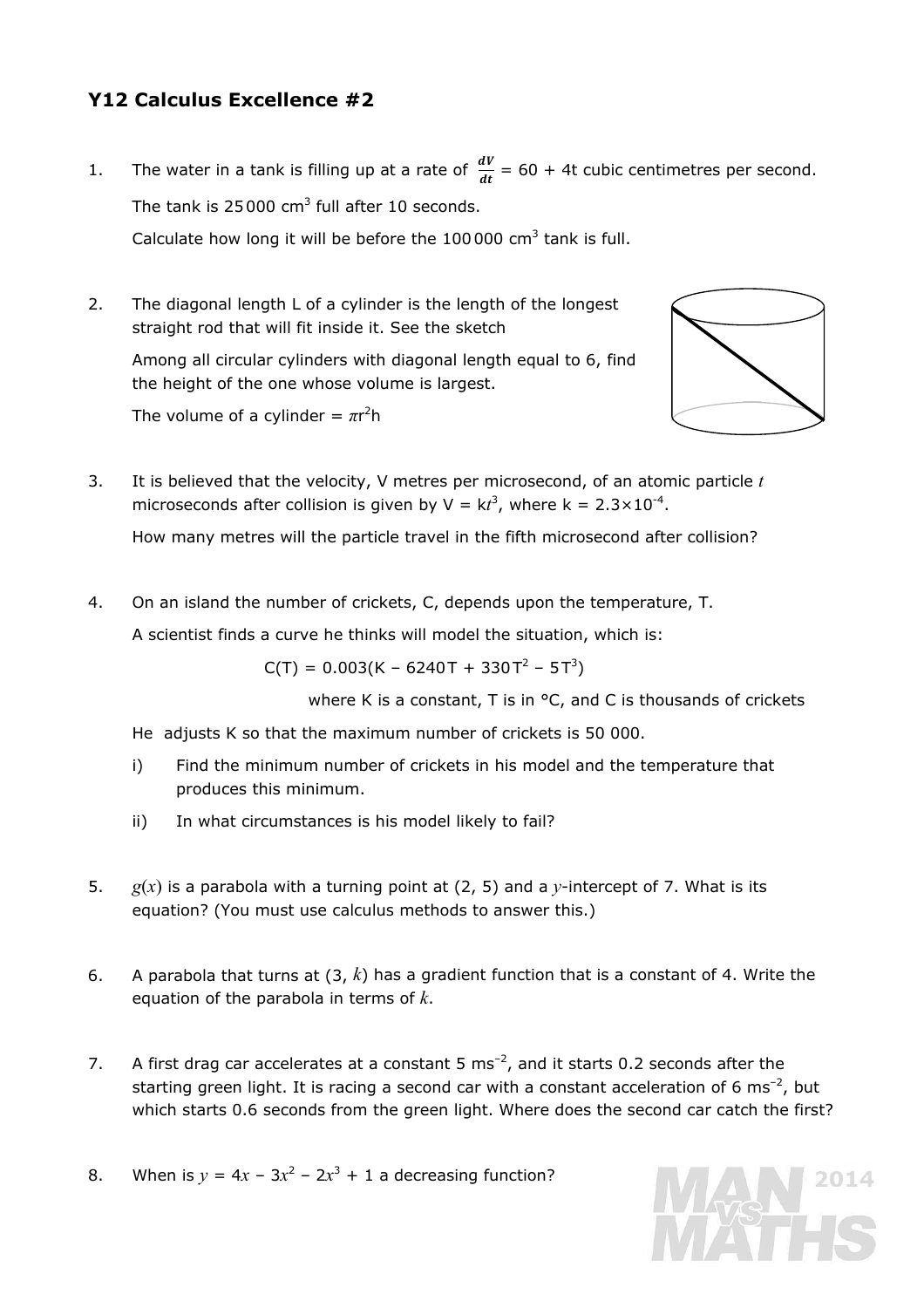## **Answers: Y12 Calculus Excellence #2**

- 1.  $V = 60t + 2t^2 + C$  by anti-differentiating We know V = 25000 at t = 10  $\Rightarrow$  25000 = 60 × 10 + 2 × 10<sup>2</sup> + C  $\Rightarrow$  C = 24200 We need to solve:  $100000 = 60t + 2t^2 + 24200$ , quadratic - and ignore negative solution **It takes 180 seconds**
- 2.  $V = \pi r^2 h$  and we need  $V' = 0$ , but we can't differentiate V with two variables (r and h) ⇒ we need to substitute one out. Using Pythagoras  $L = \sqrt{d^2 + h^2}$  where d = diameter (= 2r) and h = height Given L = 6  $\Rightarrow$  6 =  $\sqrt{(2r)^2 + h^2}$   $\Rightarrow$  36 = 4r<sup>2</sup> + h<sup>2</sup>  $\Rightarrow$  r<sup>2</sup> = 9 - 0.25h<sup>2</sup> V =  $\pi$ r<sup>2</sup>h =  $\pi$ (9 – 0.25h<sup>2</sup>)h = 9 $\pi$  h – 0.25  $\pi$  h<sup>3</sup> so now we only have one variable for V  $V' = 9 \pi - 0.75 \pi h^2$  ⇒  $V' = 0$  when  $9 \pi - 0.75 \pi h^2 = 0$  ⇒  $9 \pi = 0.75 \pi h^2$  $h = \sqrt{12}$  at maximum volume
- 3.  $V = kt^3 \Rightarrow S = 0.25kt^4 + C$  Distance (displacement) is anti-differentiating Velocity  $S(4) = 0.25 \times 2.3 \times 10^{-4} \times 4^{4} + C = 0.01472 + C$  $S(5) = 0.25 \times 2.3 \times 10^{-4} \times 5^4 + C = 0.03594 + C$ Distance in 5<sup>th</sup> microsecond is the difference from  $t = 4$  to  $t = 5$  (1<sup>st</sup> ms is  $t = 0$  to  $t = 1$ ) **It will travel 0.02122 metres**
- 4. C(T) =  $0.003$ (K −  $6240$ T +  $330$ T<sup>2</sup> −  $5$ T<sup>3</sup>)  $\Rightarrow$  C'(T) =  $^-18.72 + 1.98$ T −  $0.045$ T<sup>2</sup> Turns when C'(T) =  $0 \Rightarrow 0 = -18.72 + 1.98T - 0.045T^2 \Rightarrow T = 30.25$  and 13.75 As this is negative cubic, the maximum will be the right hand turning point  $= 30.25$  Put this into our equation to calculate K, noting that C is in thousands, so the max is 50 ⇒ 50 = 0.003(K – 6240 × 30.25 + 330 × 30.25<sup>2</sup> – 5 × 30.25<sup>3</sup>) ⇒ K = 41,859 The minimum is left turning point, and will give C(13.75)

 $C(13.75) = 0.003(41,859 - 6240 \times 13.75 + 330 \times 13.75^2 - 5 \times 13.75^3) = 16.355$ 

#### i) **The minimum number of crickets is 16,355 at 13.75°C**

The model peaks at 30° or so, which seems reasonable.

The graph goes negative after 40°, which would just mean all the crickets die at that temperature, which seems OK.

However the minimum is at 13.75, which leads to it getting bigger after that even as it gets colder. The *y*-intercept is  $41,859 \times 0.003 = 125.5$ 

# ii) **The model fails for low temperatures, generating 125,000 crickets at 0°C.**